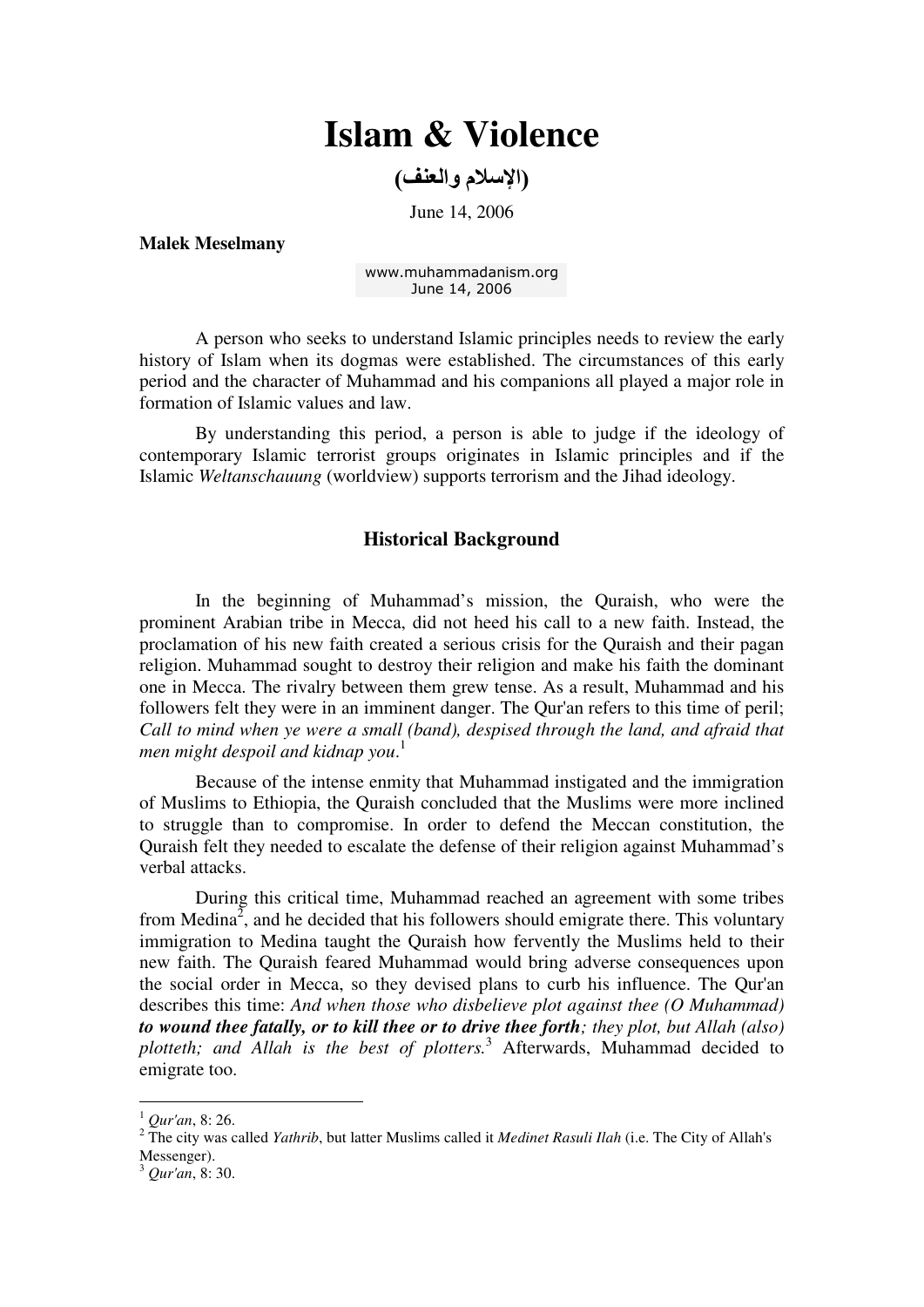Leaving Mecca affected psychologically Muhammad and his Muslim followers, who had arrived in Medina prior to him. Immigrating to Medina separated them from their "Mother Abode." It felt like the separation of a child from its mother, leaving them without any protection. In Arabian society, tribal kinship provides the *esprit de corps* or comradeship that was the source of safety from the power of other tribes.

When Muhammad and his adherents arrived in Medina, the trauma of leaving Mecca caused them to suffer various physical illnesses. Islamic authorities fault the climate change for their illnesses, but they overlook the fact that most of the immigrants  $(AI-Muhajirun<sup>4</sup>)$  were accustomed to climatic changes because they were merchants who escorted caravans across Arabia both northwards and southwards.

Separation from their *own* tribes caused the psychological suffering of the Muslim immigrants. The suffering was never healed until they returned triumphantly to Mecca. Meanwhile they searched for a new relationship to protect themselves. They found the new *esprit de corps* in their faith. We may term this process, "The tribalization of Islam." The process had begun by the time Muhammad wrote the "Book of Fraternization"<sup>5</sup> in which he ordered the Al-Muhajirun and the Al-Ansar<sup>6</sup> to be "*(2) They are one community (umma) to the exclusion of all men. (14) A believer shall not slay a believer for the sake of an unbeliever, nor shall he aid an unbeliever against a believer. (15) … Believers are friends one to the other to the exclusion of outsiders."* <sup>7</sup>

While the process of tribalization of the Islamic movement progressed in Medina, Muhammad ended the Meccan Mission, which was just a religious call without a political objective. In Mecca, it was the Ouraish who had rebuffed Muhammad's call to Islam. But, in Medina, it was the Muslims who first instigated violence towards others.

We do not know how unsettled the Meccans were by the departure of the Muslims from their city, but we are confident that their daily lives were not touched socially or economically. The Muslim emigration had no negative effect upon their psychological well-being. By contrast, the Al-Muhajirun had to establish a new life in the social and economical milieu of Medina. The Al-Ansar practiced various crafts, while the Al-Muhajirun lacked these trades. In addition, the Al-Muhajirun were not welcomed by all the Medinaists, and there were a number of individuals who had strong anti-Muslim feelings. Islamic tradition calls these individuals the *Al-Munafiqoon*<sup>8</sup> .

As time passed, the antagonism between Muhammad and the Al-Muhajirun on the one hand and the Al-Munafiqoon on the other hand increased the frustration of the Al-Muhajirun. After six years of their arrival in Medina, an incident occurred that shows the extent of the tension betwixt the Al-Muhajirun and the Al-Munafiqoon. While the Al-Muhajirun and the Medinaists were engaged in a military expedition, one of the Al-Muhajirun clashed with Abdel lah ibn Ubai ibn Sal'lul, who was a prominent Medinaist who led the opposition to Muhammad. He commented about the incident and told the people who were around him: "The Al-Muhajirun have

<sup>4</sup> *Al- Muhajirun*, Muslims immigrants.

<sup>5</sup> Constitution of Medina.

<sup>6</sup> *Al-Ansar*, "Helpers" in Medina.

<sup>7</sup> [The Medina Charter](http://www.constitution.org/cons/medina/con_medina.htm)

<sup>8</sup> *Al- Munafiqoon*, i.e. Hypocrites.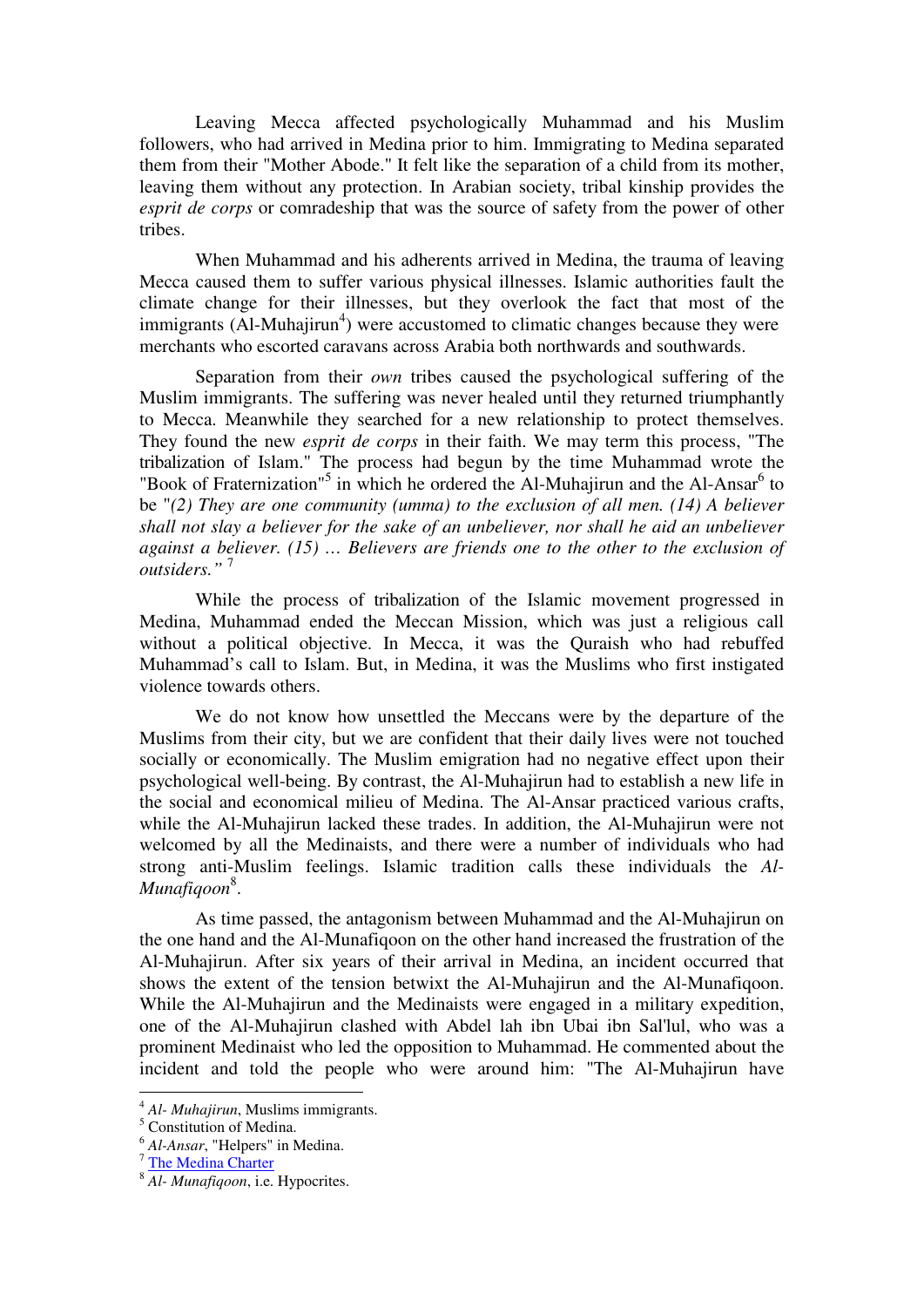outnumbered us in our homeland, and by the name of God, our situation with them is like the saying 'fatten your dog, and he will eat you.' I swear by God, when we return to the city, the noble will dislodge the humble." The Qur'an refuted him by repeating what he had said: *They say, "If we return to Medina, surely the more honourable (element) will expel therefrom the meaner.*" 9

Surely, these sharp remarks deepened the melancholy in the mind of the Al-Muhajirun and reminded them of the mockery of the Quraish in Mecca. The Qur'an mentions their satire:

*Those in sin used to laugh at those who believed, And whenever they passed by them, used to wink at each other (in mockery); And when they returned to their own people, they would return jesting; And whenever they saw them, they would say, "Behold! These are the people truly astray!"*<sup>10</sup>

The days of the Al-Muhajirun in Medina were difficult because of the deep wounds in their hearts. And, as the crisis between them and the Al-Munafiqoon escalated, they became increasingly inclined to be aggressive. All these events caused the trauma of immigration to intensify in the subconscious of the founder of Islam and the Al-Muhajirun. If we take into account that all the main personages in the Islamic movement were Quraishites and that they were now *immigrants*, we can understand why they were predisposed to violence.

In addition to enduring the Al-Munafiqoon's betrayal, Muhammad suffered from the epithets that the Quraishites used to call him in Mecca. Doubtless, Muhammad could not forget the widening gulf with his fellow-citizens at Mecca (Quraishites). He bore in mind his agonizing time that he had in his native city and the plot to assassinate him. The Al-Munafiqoon's mockery continued to remind him what the Quraishites used to call him: "*man bewitched,*" "*a sorcerer,*" "*a possessed [mad].*" Muhammad was a subject of the Meccans' jest and critical remarks. They even said that Muhammad was not qualified to be a messenger of God: *When they see thee, they treat thee no otherwise than in mockery: "Is this the one whom Allah has sent as a messenger?"*<sup>11</sup>

At Mecca, Muhammad's attitude was at a crossroad; either a road to tolerance and forgiveness or a road to intolerance and aggression. Muhammad took the second road because of several factors. The main factor was his immigration to Medina.

This historical factor established the spirit of revenge in Muhammad and in his companions from Mecca. But is the spirit of revenge sufficient to explain the violence in Islam?

In our view, the spirit of revenge was not the only factor that laid the foundation for violence in Islam. There is another important factor; it was the need for the Al-Muhajirun to have a livelihood. They were not able to engage in commerce, so they turned to Bedouin raiding. The Qur'an implies that the Muslim raids had a Bedouin character, and it points out explicitly that their purpose was to capture spoils:

<sup>9</sup> *Qur'an*, 63: 8.

<sup>10</sup> *Qur'an*, 83: 29-32.

<sup>11</sup> *Qur'an*, 25: 41.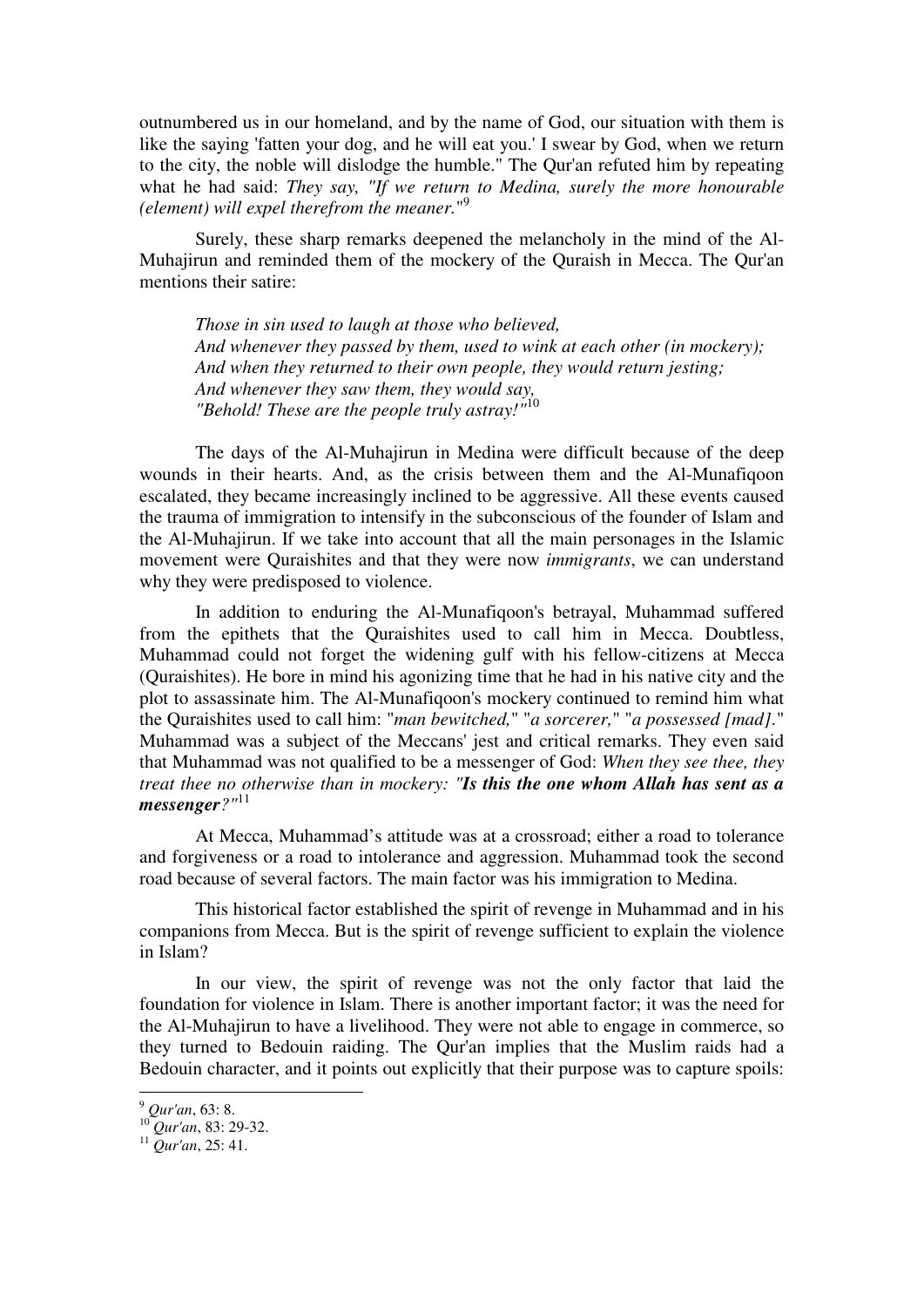*Those who were left behind will say, when ye set forth to capture booty: Let us go*  with you.<sup>12</sup>

The Al-Muhajirun initiated military raids, incited by two reasons: *firstly*, economic lack and their need for resources; *secondly*, their hatred for the Quraishites, who caused their humiliated status in Medina. Later the Qur'an expressed this:

*Fight them, and Allah will punish them by your hands, cover them with shame, help you (to victory) over them, heal the breasts of Believers,* 

*Still the indignation of their hearts. For Allah will turn (in mercy) to whom He will; and Allah is All-Knowing, All-Wise*. 13 .

It was a crucial turning point toward violence in Islam when the Al-Muhajirun became raiders, abandoning the honorable livelihood of an Arabian merchant, *Firstly*, a militant core was established that was used gradually to force a widening Islamic influence in Medina. Their battles were called *Al-Fath* (Conquest) by Muslim historians. *Secondly*, this change was economically retrograde, because the Al-Muhajirun left the trade business to conduct raids upon innocent merchant caravans. *Thirdly*, the change was ethically adverse because the raids *violated Arabian ethical values*.

When Abdel Allah ibn Jahesh attacked a Quraishite merchant caravan during the sacred month (when the Arabs abstained from fighting), the Al-Ansar were fearful that the raid had violated the sanctity of the month. However, the Al-Muhajirun were not concerned that they had profaned these holy days. Muhammad sanctioned the violation of the sacred month and Abedl Al-laha's atrocities by reciting a Qura'nic verse. <sup>14</sup> This verse eased the fears of the Al-Ansar, but this event was a precedent for subsequent legislation legalizing atrocities in the name of Islam. This attack was the beginning of violence, and the attack was justified on the basis of a revelation to Muhammad, the prophet of Islam.

After this event, the Muslims went to war with the Quraish in Badr. In Muhammad's biography, a story is told how 'Amru Ibn Hisham (Abu Jahl)<sup>15</sup> was killed. During a battle a Muslim fighter smote the leg of Ibn Hisham who fell down, then another Muslim came and smote him with a sword too. When the battle was over, Ibn Mas'oud, one of Muhammad's fighters, came to the injured while he was dying and put his foot on his neck and asked him mockingly, 'Has God put you to shame, you enemy of God?' But the dying man did not find his death shameful, and said proudly: *'You have climbed high, you little shepherd.'* Meaning by this statement that he retained his human pride and was cavalier about his death and that Ibn Mas'oud was not a hero in killing an injured man. Ibn Mas'oud beheaded the injured warrior and brought the amputated head to Muhammad and threw it at his feet!<sup>16</sup>

The Islamic memory has taken this event, and made it a noble example of violence and killing. After more than 1400 years, the writer of this article heard a

<sup>12</sup> *Qur'an*, 48: 15. - *Pickthal*

<sup>13</sup> *Qur'an*, 9: 14-15.

<sup>14</sup> *Qur'an*, 2: 217.

 $15$  'Amru Ibn Hisham is his proper name. Abu Jahl is his pejorative name, meaning 'father of ignorance'. The Quraish called him Abu Hakam, meaning 'father of wisdom'.

<sup>16</sup> Ibn Ishaq, *The Life of Muhammad*: A Translation of Ishaq's Sirat Rasul Allah, Translated by A. Guillaume, Oxford University Press, Oxford, England, (Re-issued in Karachi, Pakistan, 1967, 13th impression, 1998) 1955, p. 304.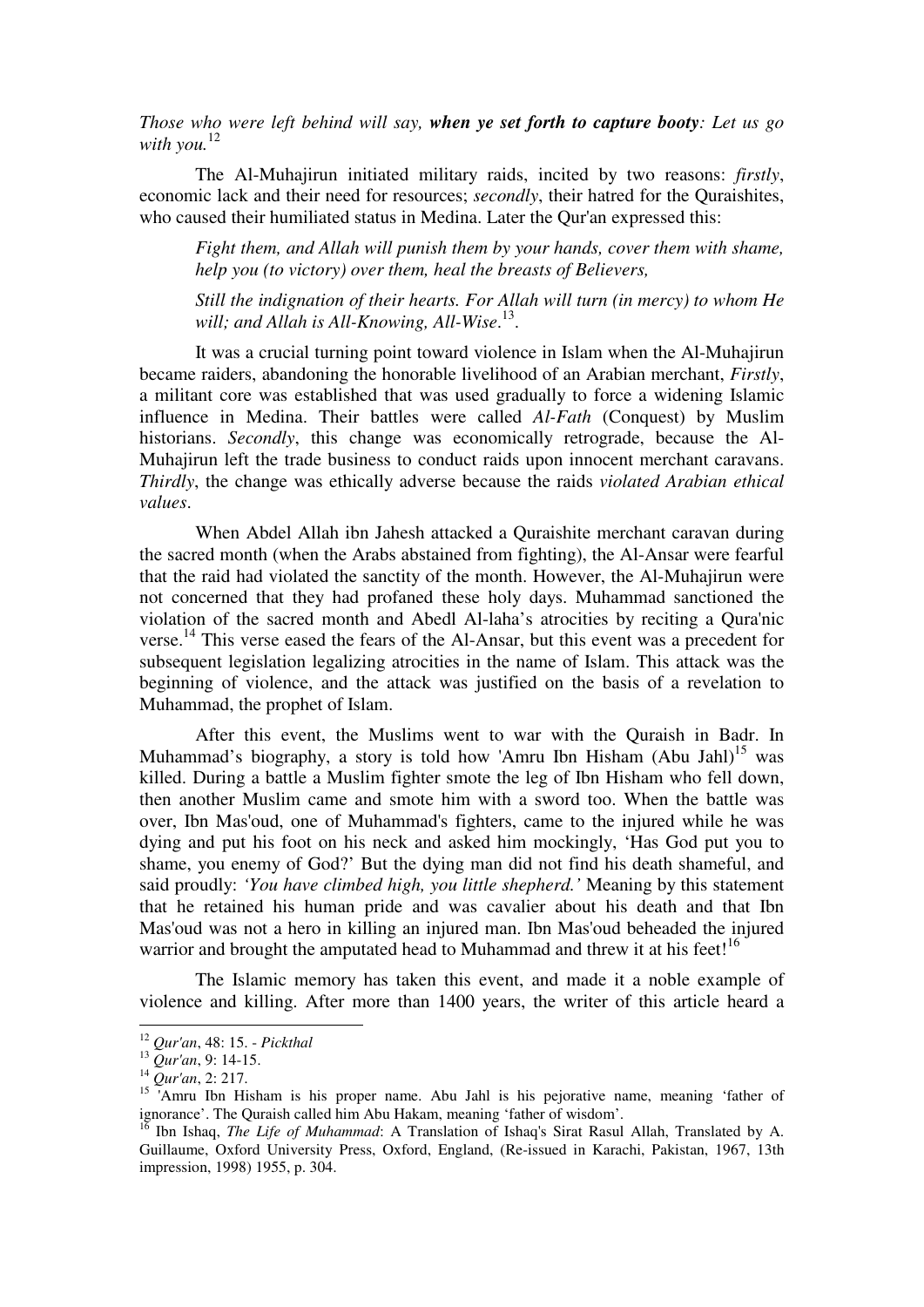preacher in one of the Syrian mosques tell this story in a maliced tone. He noted that Muhammad agreed implicitly to act of Ibn Mas'oud, as he accepted the amputated head of Ibn Hisham. Moreover, in his disgusting speech the preacher proclaimed to the audience that Gabriel smiled as he watched the slaying!!!

The loss of pre-Islamic social values permitted the Muslims to torture their enemies. They abandoned their traditional social values of tribal chivalry too.

The ancient Islamic chronicles have a story that recites the tragic death of an old woman, named Umm Qirfa. A Muslim squadron arrested her, and the leader, Zeid Ibn Haritha, ordered her killed by tying two ropes to her legs and then attaching the ropes to two camels. The Muslims drove the two camels apart, causing the body of the old woman to split apart. It seems that the leader of the squadron ordered this bizarre cruelty because of revenge, since the old women had encouraged the fighters of her tribe to resist his squadron's aggression in a previous battle.  $17$ 

The Islamic resources do not record any condemnation by Muhammad or his companions. Additionally, the Islamic resources themselves tell us:

Muhammad captured Abu Al-'Asi during the battle of Badr. Abu Al-'Asi was the husband of Zainab who was the daughter of Muhammad who was still living in Mecca. Muhammad promised that he would free Abu Al-'Asi on the condition that his daughter would come to him in Medina. So, Abu Al-'Asi returned to Mecca and arranged for the return of Zainab to Medina. In order to protect her from any harm, as the Quraish was recently defeated in Badr, the brother of Abu Al-'Asi escorted her. On their return some Quraishites stopped them. Abu Sufyian, who was a Meccan chieftain, came to the guide and told him he should return the woman back to Mecca, and then escort her by night to Medina to preserve the dignity of the Quraish. The brother accepted this suggestion. Ultimately, the daughter moved to Medina without harm, the only offence was that she was pregnant and they *claimed*, — this Ibn Hisham's word — the fright of the Quraishites stopping them caused her to have an abortion $18$ 

However, this incident was seriously criticized by the Quraishites themselves, and Hind bent 'Utbah, the wife of Abu Sufyian, said:

*In the peace, you are wild asses — rough and course. And in war like women in their courses?* 

The Quraishites felt disgraced that an innocent woman was injured, even though she was the daughter of their arch-enemy. The Muslim's resources show that the Quraishite's morality was superior to the morality of Islam.

The conduct of Ibn Mas'oud with the injured enemy and the savage killing of Umm Qirfa were not exceptional. There are numerous similar historical accounts. These hideous atrocities were not because of pre-Islamic values. Rather, they were because of the holy texts (the Qur'an and Traditions) of Islam. These holy text sanctioned these atrocities and suppressed the moral conscience of the followers of Muhammad.

Also, we have a rude example of a stricken conscience being eased. When Muslims captured some married women in the valley of Autas, immediately after

<sup>17</sup> Ibid., Ibn Ishaq, *Life of Muhammad*, p. 665.

<sup>18</sup> Ibid., Ibn Ishaq, *Life of Muhammad*, p. 314-316.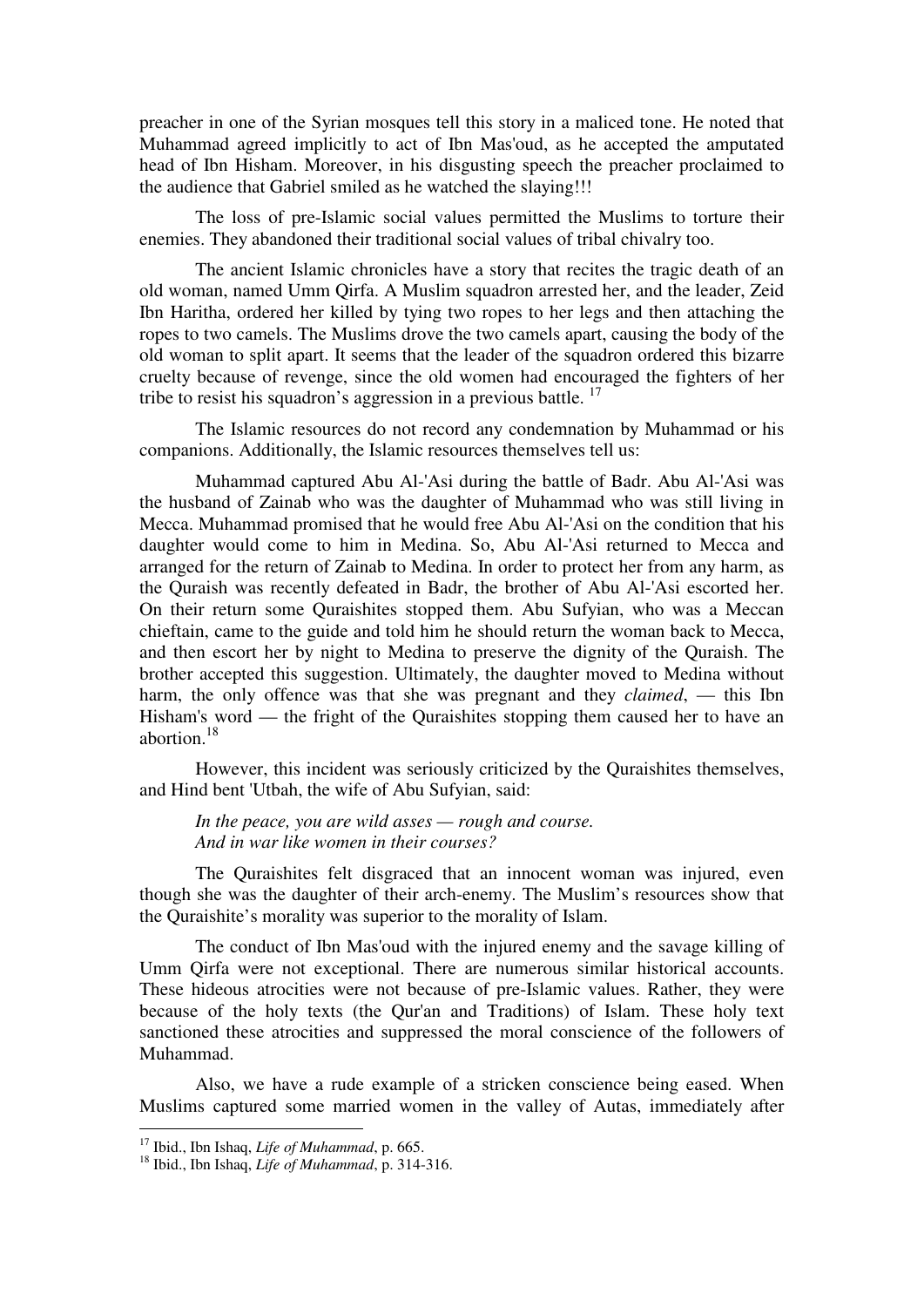battle of Hanain they did not feel they should rape these captive women, because it would violate pre-Islamic customs. Muhammad eased their consciences by claiming that Allah permits the rape of captive women. Accordingly, he recited the following verse in the Qur'an: *And all married women (are forbidden unto you) save those (captives) whom your right hands possess*<sup>19</sup>. One of the leading Muslims said: "*When this verse came down, we legalized to have their vulvas*",<sup>20</sup> *i.e*., essentially claiming that Allah Himself legalized the rape of captive women!<sup>21</sup>

Since Muhammad was a pragmatic person who was aware of psychological motives, he established a new code of conduct. In Medina, he adopted a practical, utilitarian ethic to replace the pre-Islamic values. Since *Hajj* (Pilgrimage) was a sacred time in the pre-Islamic era, the pagan Arabs devoted themselves to religious ritual and avoided profane activities, such as buying or selling merchandise. So it was natural that the early Muslims felt that it was wrong to buy or sell during this holy period. However, Muhammad brushed aside this rule, claiming: *It is no crime in you if ye seek of the bounty of your Lord (during pilgrimage).*<sup>22</sup> Ibn 'Abbas stated clearly, "They [*i.e*. pre-Islamic Arabs] avoided merchandise and trade, saying: 'The days of *Hajj* are the days of Allah,' but Muslim conduct trade after this verse was revealed."<sup>23</sup> This latter verse abrogated a prior one: *Men whom neither merchandise nor sale beguileth from remembrance of Allah and constancy in prayer and paying to the poor their due; who fear a day when hearts and eyeballs will be overturned.*<sup>24</sup>

## **Thoughts of Jihadists are in harmony with Principles Islam**

Islamic acts of violence and the struggle to expand its powers abroad allowed the Muslims to dominate the tribes around Mecca and Medina. After the death of Muhammad, the Islamic movement grew militarily expanding throughout Arabia and nearby nations. All these are a historical result of Muhammad and his *Caliphs* (successors) establishing a militant ideology. Since this ideology is religious, Islamic violence is a holy violence.

The Islamic mind does not limit the violence of Muhammad and his *Caliphs* to the formation of a new state and society. Instead, Muslim scholars legitimize violence by viewing the Qur'an (Words of Allah), and the Hadith (Muhammad's deeds and sayings) as the eternal pattern of appropriate behavior. Accordingly, a Muslim's mind thinks that Islam needs to be eternally militant.

<sup>19</sup> *Qur'an*, 4: 24. We read in *Sahih Muslim*:

*They took captives (women) on the day of Autas who had their husbands. They were afraid (to have sexual intercourse with them) when this verse was revealed:" And women already married except those whom you right hands posses" (iv. 24). Sahih Muslim, [Book 008,](http://www.usc.edu/dept/MSA/fundamentals/hadithsunnah/muslim/008.smt.html)* Number 3433. *Cf. [Book 008](http://www.usc.edu/dept/MSA/fundamentals/hadithsunnah/muslim/008.smt.html)*, Number 3432

<sup>&</sup>lt;sup>20</sup> أسباب النزول للسيوطي, *Reasons & Occasions of Revelation*), as-Suyuti, Beirut, 2002, p. 74.

<sup>&</sup>lt;sup>21</sup> If we take account of these historical events, and we know that Muslims draw analogies to Muhammad's deeds, it will not astonish us the Muslim criminal wave in West against Women. *Vide*: [Sharon Lapkin](http://www.frontpagemag.com/Articles/authors.asp?ID=3473), *Muslim Gang Rapes and the Aussie Riots*, *[Front Page Magazine](http://www.frontpagemag.com/index.asp)*, December 15, 2005. [Fjordman](http://www.frontpagemag.com/Articles/authors.asp?ID=3476), *Muslim Rape Wave in Sweden*, [Front Page Magazine](http://www.frontpagemag.com/index.asp), December 15, 2005.

[Sharon Lapkin](http://www.frontpagemag.com/Articles/authors.asp?ID=3473), *[Western Muslims' Racist Rape Spree](http://www.frontpagemag.com/Articles/ReadArticle.asp?ID=20646)*[, Front Page Magazine,](http://www.frontpagemag.com/index.asp) December 27, 2005. <sup>22</sup> *Qur'an*, 2: 198.

<sup>23</sup>*Sahih Bukhari, [Book 26](http://www.usc.edu/dept/MSA/fundamentals/hadithsunnah/bukhari/026.sbt.html)*, Number 822; *[Book 60.](http://www.usc.edu/dept/MSA/fundamentals/hadithsunnah/bukhari/060.sbt.html)* Number 44.

<sup>24</sup> *Qur'an*, 24: 37.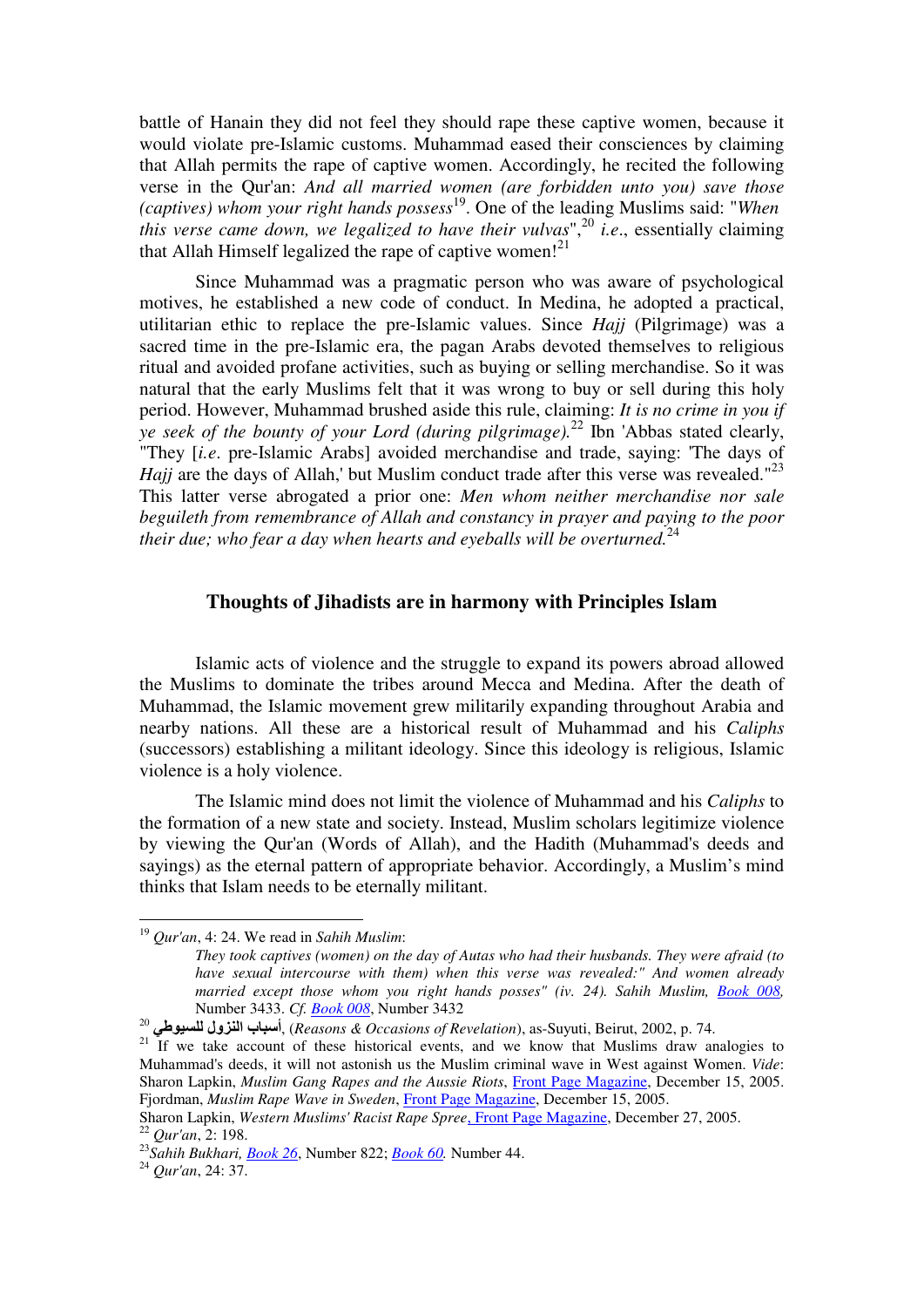Also, the Qur'an declares that Muslims are: *The best of peoples, evolved for mankind, enjoining what is right, forbidding what is wrong.*<sup>25</sup> The phrase " *enjoining what is right, forbidding what is wrong,*" obligates every Muslim not only to invite everyone to Islam and its beliefs but also to impose Islamic laws on everyone in the world. The Qur'an refers to this duty:

*The Believers, men and women, are protectors one of another: they enjoin what is just, and forbid what is evil.*<sup>26</sup>

*Those who, if We give them power in the land, establish worship and pay the poor-due and enjoin kindness and forbid iniquity. And Allah's is the sequel of events.*<sup>27</sup> .

Also, there are many traditions in the hadith that urge Muslims to "enjoin what is right conduct and to forbid indecency." The Qur'an states that this duty is obligatory for all Muslims.<sup>28</sup> Also, a tradition states, "*Who sees a wrong, he should change it by his hand [i.e. by force], and who can not do this, he should change it by his tongue [i.e. by admonition], and who can not, at least, he should change it by his heart [i.e. by prayer]*." This tradition is mentioned in all the authentic books of the Sunnis.<sup>29</sup>

The spirit of this tradition controls the juristic mind, as well as the public mind of the Muslim population. And this ideology informs the consciousness of Muslims. This tradition is the concept, "An individual Muslim has to change the wrongs by hand," which guides all the political Islamic groups.

Islamic groups believe that this tradition addresses every person in an Islamic nation and urges "Every individual to change the wrong by hand." From this command in the traditions, Jihadists support their cause and argue that every Muslim is responsible to change the wrong. This interpretation is supported by an event in the life of Muhammad. In his biography, an account relates that a blind person heard a woman frequently cursed Muhammad, so he killed her without consulting Muhammad. When Muhammad was informed, he said this killing was the "judgment of Allah"; therefore, the person should not be punished.<sup>30</sup> This incident served as a basis for the concept: "Every individual should change the wrong *by hand*." This idea gives the jurisprudential system in Islam a severe and bloody character.

These early Islamic policies established the historical models that Muslims take to be the ever abiding rules of Islam. Their holy texts justify atrocities and affect the epistemological system of Muslims. The legislative justification of atrocities occupies the Muslim's mind forever, and their clergymen continually justify Islamic crimes.

The atrocities during the early history of Islam and the justifications of them cause Muslims to believe in *Jihad*, even if it leads to carnage. We find in the Qur'an many verses that urge violence and *Jihad*. The ninth Surah (*Al-Tawaba*) expresses hatred specifically against non-Muslims. Scholars should study the Qur'an in its historical context, as its verses inspire *Jihad*. Additionally, we should remember that

<sup>25</sup> *Qur'an*, 3: 110.

<sup>26</sup> *Qur'an*, 9: 71.

<sup>27</sup> *Qur'an*, 22: 41.- *Pickthal* 

<sup>28</sup> *Qur'an*, 3: 104.

<sup>29</sup> *Sahih Muslim, [Book 001,](http://www.usc.edu/dept/MSA/fundamentals/hadithsunnah/muslim/001.smt.html)* Number 0079.

<sup>30</sup> Ibn Sa'd (A.H. 168-230), *Kitab al-Tabaqat al-Kabir*, translated by S.M. Haq & H.K. Ghazanfar, Kitab Bhavan, New Delhi, India, 1972, Vol. II, p. 31.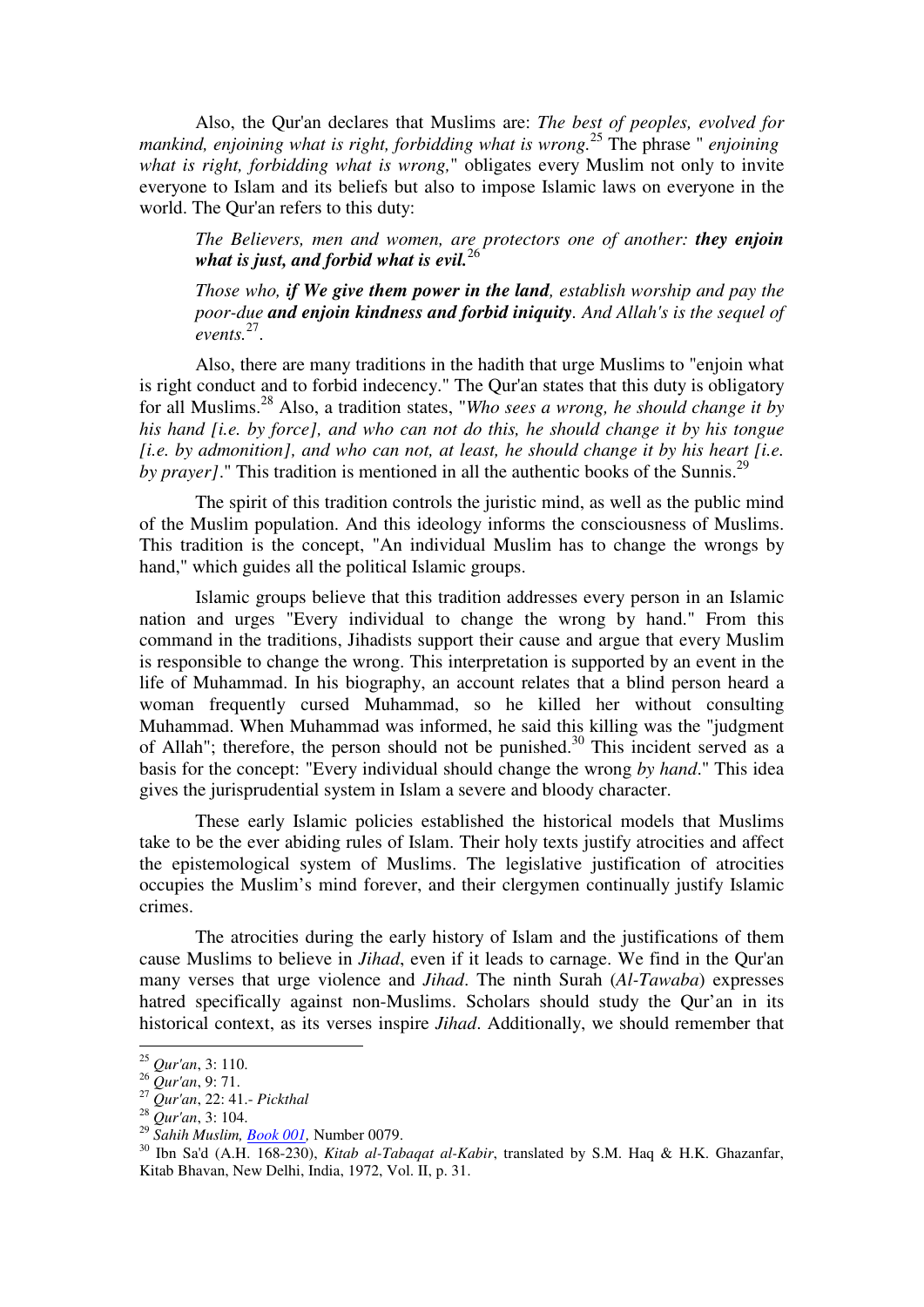all Muslims are called to struggle for Islamisation of the world. That is why all Muslim jurisprudents legitimize violence and grant it a holy status.

Above, it was mentioned that the Al-Muhajirun needed a way to secure a livelihood, so they chose to raid merchant caravans to get booty, an occupation that was current among the Arabian Bedouin tribes. Muhammad hallowed this method and called it *Jihad*. This Bedouin way of life was incorporated into the Islamic mind and explains why Islam has a Bedouin character. Following the example of Muhammad, Jihadists adopt the same mindset towards Islamic and Western countries. Therefore, violence obsesses the mind and spirit of Islam.

In the first centuries of Islam some of the Kharijites, (a Muslim sect), believed that Muslims who would not support them should be treated as unbelievers. As a result, they killed many Muslims, including children. Also, they took Muslim women as female-slaves. Kharijites justified their crimes against other Muslims by quoting the Qur'an: *And Nuh said: 'My Lord! leave not upon the land any dweller from among the unbelievers'* <sup>31</sup> .

However, this view did not only pertain to days of yore.

On February 16, 2006, extremist Shiite clerics from Qom, according to Rooz, a reformist Iranian Internet Daily, issued a *fatwa* which states, "The shari'a does not forbid the use of nuclear weapons. $32$ "

Even before this Shiite *fatwa*, a Jihadi agitator emphasized the same viewpoint. In replying to a question whether it were permissible in Islam to use a WMD against an enemy, he wrote in a tract that WMDs are permissible: "When Unbelievers do not retreat from Muslims, unless using this sort of weapon, *even if this [weapon] kills all* without exception, *and destroys their lands and their offspring*."<sup>33</sup> To reach the goals of the Mujahidun, the writer says they can kill women, children, even Muslims who live among unbelievers.

Killing non-combatants and Muslim civilians is absolutely legal in view of Islam. The legitimacy is termed *At-Tatras*.

### *At-Tatras*

 $\overline{a}$ 

No doubt the reader has noticed that Jihadi groups, especially in Iraq, kill innocent civilians, including Muslim civilians. They commit these atrocities according to a *fatwa* called "*At-Tatras*."

In a speech on May 18, 2005, Al-Zarqawi justified the collateral killing of Muslims and non-combatant non-Muslims according to Islamic religious norms. The justification was given in the *fatwa* of *At-Tatras*.

The *At-Tatras* word is derived from the Arabic word *turs* (the shield). In the event that an enemy is among civilians (either Muslims or unbelievers), Muslim scholars claim that Muslim fighters may attack the enemy, even though innocent civilians may die. This is true even when there are Muslim children or women.

<sup>31</sup> *Qur'an*, 71: 26. – *Shakir's translation*

 $32$  [MEMRI](http://memri.org/bin/articles.cgi?Page=archives&Area=sd&ID=SP109606) — February 17, 2006, No.1096.

<sup>&</sup>lt;sup>33</sup> رحكم استخدام أسلحة الدمار الشامل ضد الكفار (*The Verdict of <u>Using WMD Against Unbelievers</u>), by Naser* ibn Hamad Al-Fahed.